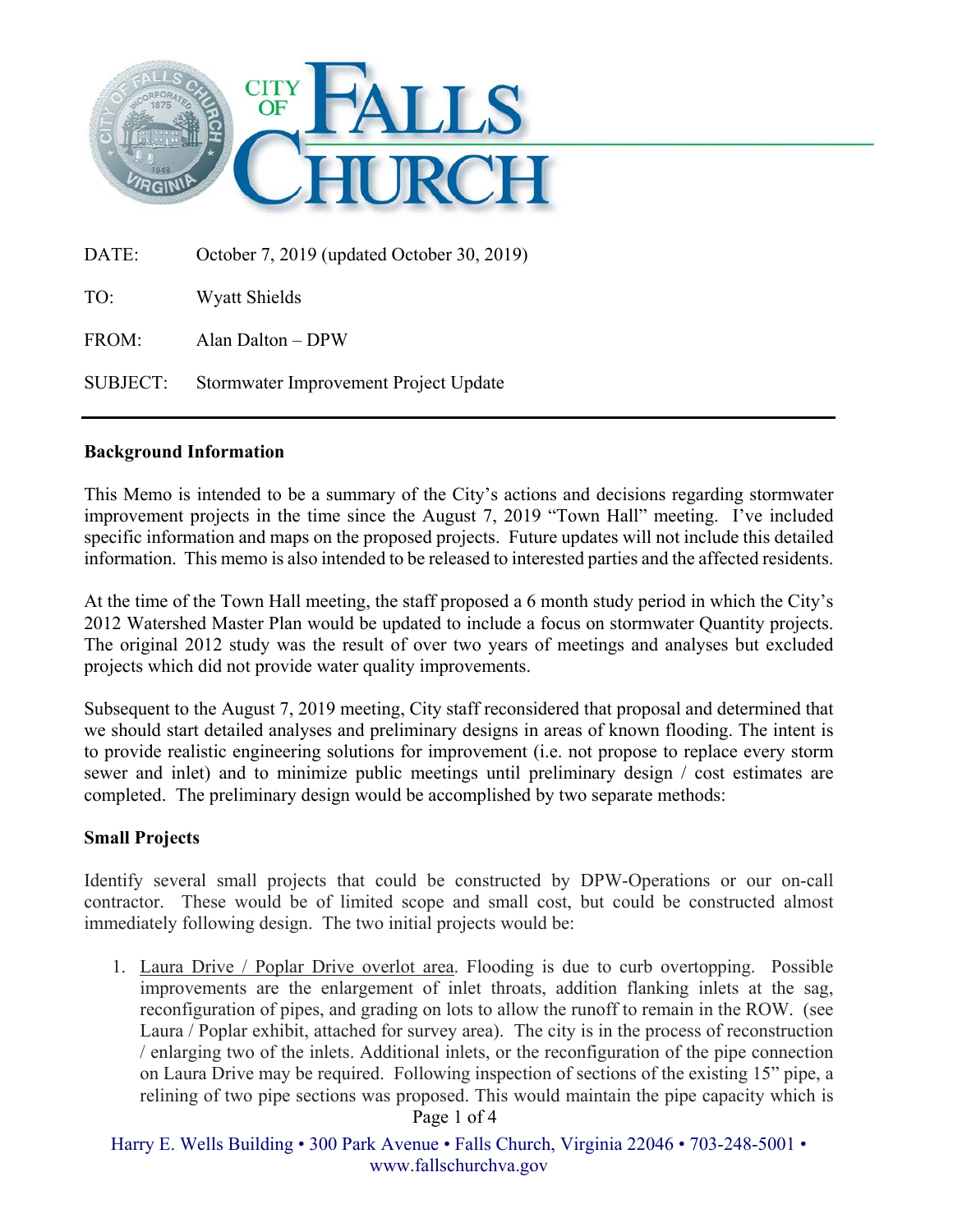adequate for the 10 year storm. However, the City does not have easements, other than a prescriptive claim for the existing pipes on these two lots. That issue will need to be resolved prior to any construction on private property.

2. Lincoln-West. This is the area between 913 / 915 Lincoln Avenue lot rear and the W&OD trail. (see survey limits Lincoln-West exhibit, attached). Possible solutions are additional / larger inlets in Lincoln Avenue, a better inlet in the rear of 915 Lincoln, and the removal of the berm between the lot and our storm inlet in the W&OD ROW.

Design of these two small projects would be done in-house by DPW staff.

# **Large Projects**

For larger projects, we would have a consultant perform the analysis and preliminary design. The City has several on-call engineering consultants available and we have asked GKY & Associates to submit detailed cost proposals for these projects. We have identified five (5) possible areas / project and these are listed below. For all of the projects, the highest priority will be the prevention of homes / basements from flooding. None of these projects involve homes within the mapped floodplain. The second priority would be the prevention of ponding in the streets, at an unsafe depth. Of lesser priority is water ponding / flowing in yards where the homes do not flood. The five projects are listed below and I have excerpted the project descriptions from my "request for proposal" to GKY.

- A. Trammel Branch This would be the area starting with all homes fronting on West Columbia Street, continuing through Shadow Walk and to the W&OD trail. The old railroad embankment and both streets act as dams to impede the flow of water to the culvert under the trail. The culvert capacity may be restricted by the headwater in the receiving culverts on the South side of the W&OD trail. Although the 2012 WMP envisioned a "daylighting" of the existing piped outfall to Four Mile Run, this is likely impractical and a parallel pipe could be considered. The area upstream of the W&OD culvert is mapped as Resource Protection Area (RPA) but houses / improvements were constructed in the RPA. All of the houses with flooding on 7/8/19 are within the RPA. The study area would include area shown in red on the attached pdf, but the outfall would extend to Four Mile Run.
- B. Hillwood Avenue Area 1 This project would attempt to solve the ponding / flooding issues in the rear of the lots fronting on Hillwood Ave / Brook Drive and eliminate ponding / curb overtopping the Streets. Detention may be required since the outfall into Fairfax County may be capacity limited. The study area is shown in red on the attached pdf.
- C. Hillwood Avenue Area 2 This area is behind the homes at 905 to 1005 Hillwood Drive and is the area that is the subject of a long running disagreement regarding the ownership /

Page 2 of 4

Harry E. Wells Building • 300 Park Avenue • Falls Church, Virginia 22046 • 703-248-5001 • www.fallschurchva.gov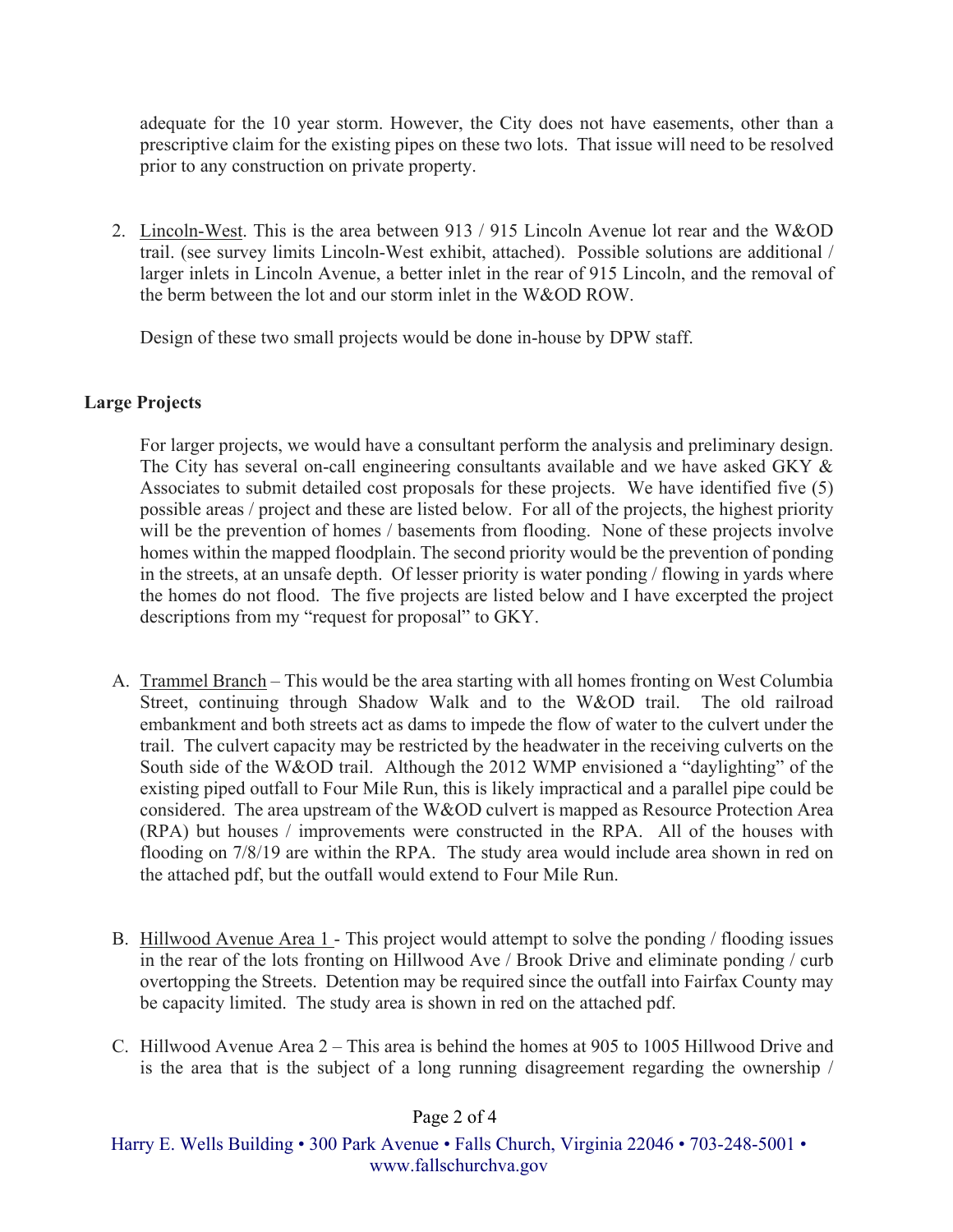maintenance of these pipes. The project would attempt to solve ponding / flooding, primarily in the rear yard of the homes.

- D. Sherrow Avenue area above South Virginia Avenue Flooding in this area occurs as the result of the lack of inlets and storm culverts on Sherrow Avenue. We envision that this study would add inlets / storm sewers in the Sherrow Avenue ROW, discharging through one of the lots on the SW side on the street and into the Tripps Run floodplain (see pdf attachment).
- E. East Columbia / Harrison Branch Area This is an area of ongoing flooding. Residents at the lower end have requested side yard swale improvements while those along East Columbia Street have experienced yard / house flooding.
- F. Ellison Branch Study with Lincoln Avenue extension This would be a modification of the GKY, May 2019 "Ellison Branch Drainage Study". The original study concluded that none of the structural detention options were viable and recommended house specific floodproofing. The modification of this study would be to extend the analysis Northwest along Lincoln Avenue, to the Sycamore Street intersection. The goal would be to extend storm sewers and add inlets to prevent runoff from overtopping the curb. The study / survey would also identify obstructions in rear / side yards that restrict overland relief of flows.

### **Status**

The design of the projects and management of consultants will be constrained by City Staff availability, funding for consultant contracts (and eventually construction costs), and by the capacity / condition of our downstream storm sewers. Since the Town Hall Meeting, DPW has been in the process of reorganizing / adding staff to allow me (Alan Dalton) to focus on these stormwater projects. The changes will not be complete until our new storm / sanitary engineer starts work (undertermined tie frame).

### Storm System Information

Due to staff turnover, DPW has little institutional knowledge regarding prior system capacity. In the last month, we have been able to recover our citywide "Stormcad" model, and reinstall / reauthorize the software to run the model. A copy has been provided to GKY for their use.

### Small Projects

On October  $1<sup>st</sup>$ , I met with Dewberry (on-call engineering consultant), and requested fee proposals for detailed topographic surveys on both the Laura / Poplar and Lincoln West Projects. Dewberry has provided an estimate which was twice the expected amount. The City is in the process of soliciting additional quotes. "Miss Utility" will also need to mark utilities on the lots in advance the survey. I will notify the owners by letter in advance of the calling Miss Utility.

### Large Projects

I have provided GKY with a scope of services and request for proposal to perform the modeling and preliminary design of the 6 projects. On September 18, 2019 I walked the 6 projects sites with GKY.

Page 3 of 4

Harry E. Wells Building • 300 Park Avenue • Falls Church, Virginia 22046 • 703-248-5001 • www.fallschurchva.gov